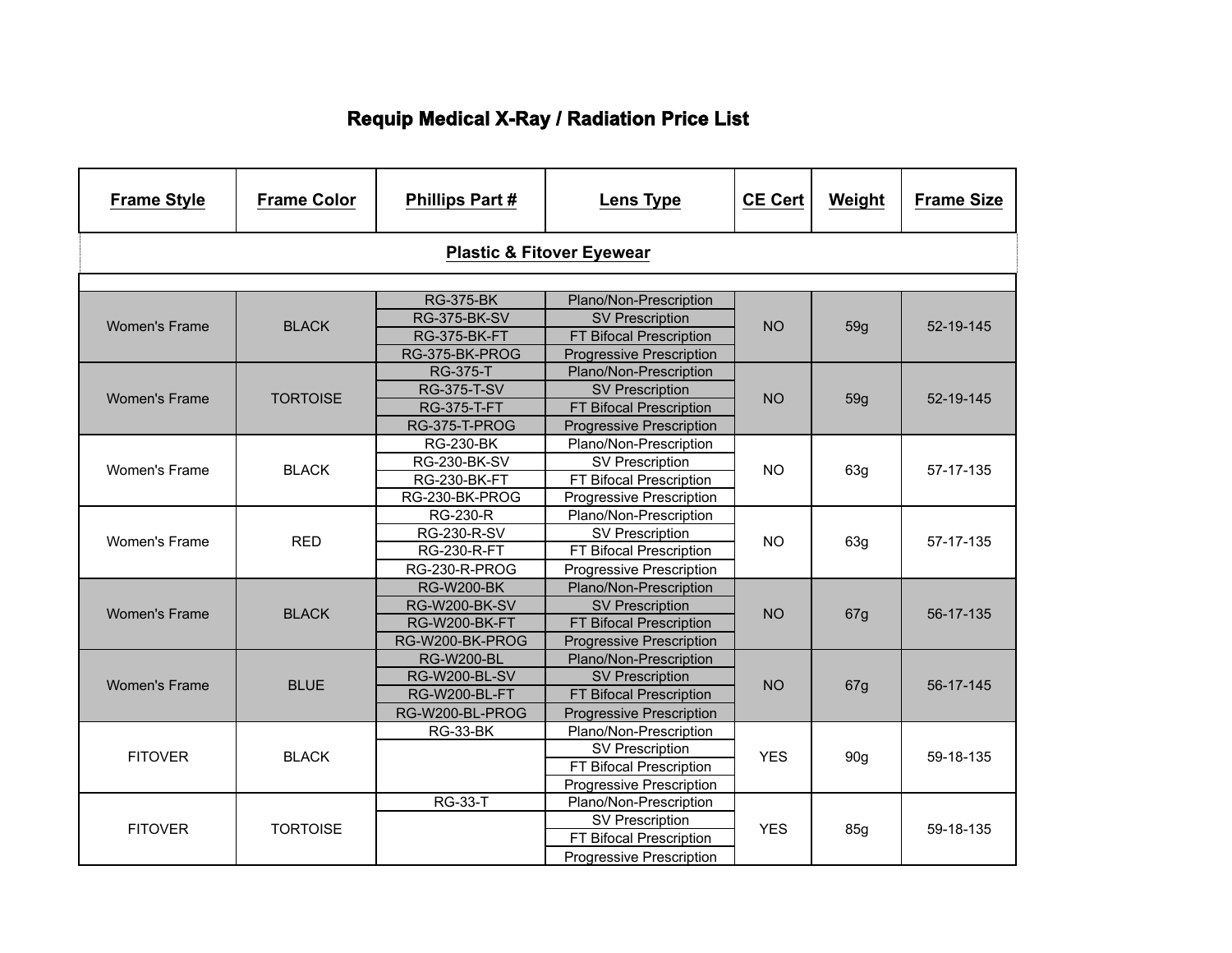| Wrap Frame |                    | <b>RG-703-BK</b>    | Plano/Non-Prescription          |                   |     |           |
|------------|--------------------|---------------------|---------------------------------|-------------------|-----|-----------|
|            | <b>GLOSS BLACK</b> | <b>RG-703-BK-SV</b> | <b>SV Prescription</b>          | <b>NO</b>         |     | 59-18-140 |
|            |                    | <b>RG-703-BK-FT</b> | FT Bifocal Prescription         |                   | 71g |           |
|            |                    | RG-703-BK-PROG      | <b>Progressive Prescription</b> |                   |     |           |
|            |                    | <b>RG-703-G</b>     | Plano/Non-Prescription          |                   |     | 59-18-140 |
| Wrap Frame | <b>CHARCOAL</b>    | <b>RG-703-G-SV</b>  | <b>SV Prescription</b>          | <b>NO</b>         |     |           |
|            | <b>GRAY</b>        | <b>RG-703-G-FT</b>  | FT Bifocal Prescription         |                   | 71g |           |
|            |                    | RG-703-G-PROG       | <b>Progressive Prescription</b> |                   |     |           |
|            |                    | RG-MX30-S           | Plano/Non-Prescription          |                   |     | 53-17-130 |
| MAXX 30    | <b>SILVER</b>      | RG-MX30-S-SV        | SV Prescription                 | <b>YES</b>        | 63g |           |
|            |                    | RG-MX30-S-FT        | FT Bifocal Prescription         |                   |     |           |
|            |                    | RG-MX30-S-PROG      | Progressive Prescription        |                   |     |           |
|            |                    | RG-MX30-BK          | Plano/Non-Prescription          |                   |     | 53-17-130 |
| MAXX 30    | <b>BLACK</b>       | RG-MX30-BK-SV       | SV Prescription                 | <b>YES</b>        |     |           |
|            |                    | RG-MX30-BK-FT       | FT Bifocal Prescription         |                   | 63g |           |
|            |                    | RG-MX30-BK-PROG     | Progressive Prescription        |                   |     |           |
|            |                    | RG-MX30-BL          | Plano/Non-Prescription          |                   |     |           |
| MAXX 30    | <b>BLUE</b>        | RG-MX30-BL-SV       | <b>SV Prescription</b>          | <b>YES</b>        | 63g | 53-17-130 |
|            |                    | RG-MX30-BL-FT       | FT Bifocal Prescription         |                   |     |           |
|            |                    | RG-MX30-BL-PROG     | Progressive Prescription        |                   |     |           |
| MAXX 30    |                    | RG-MX30-R           | Plano/Non-Prescription          | <b>YES</b><br>63g |     | 53-17-130 |
|            |                    | RG-MX30-R-SV        | <b>SV Prescription</b>          |                   |     |           |
|            | <b>RED</b>         | RG-MX30-R-FT        | FT Bifocal Prescription         |                   |     |           |
|            |                    | RG-MX30-R-PROG      | Progressive Prescription        |                   |     |           |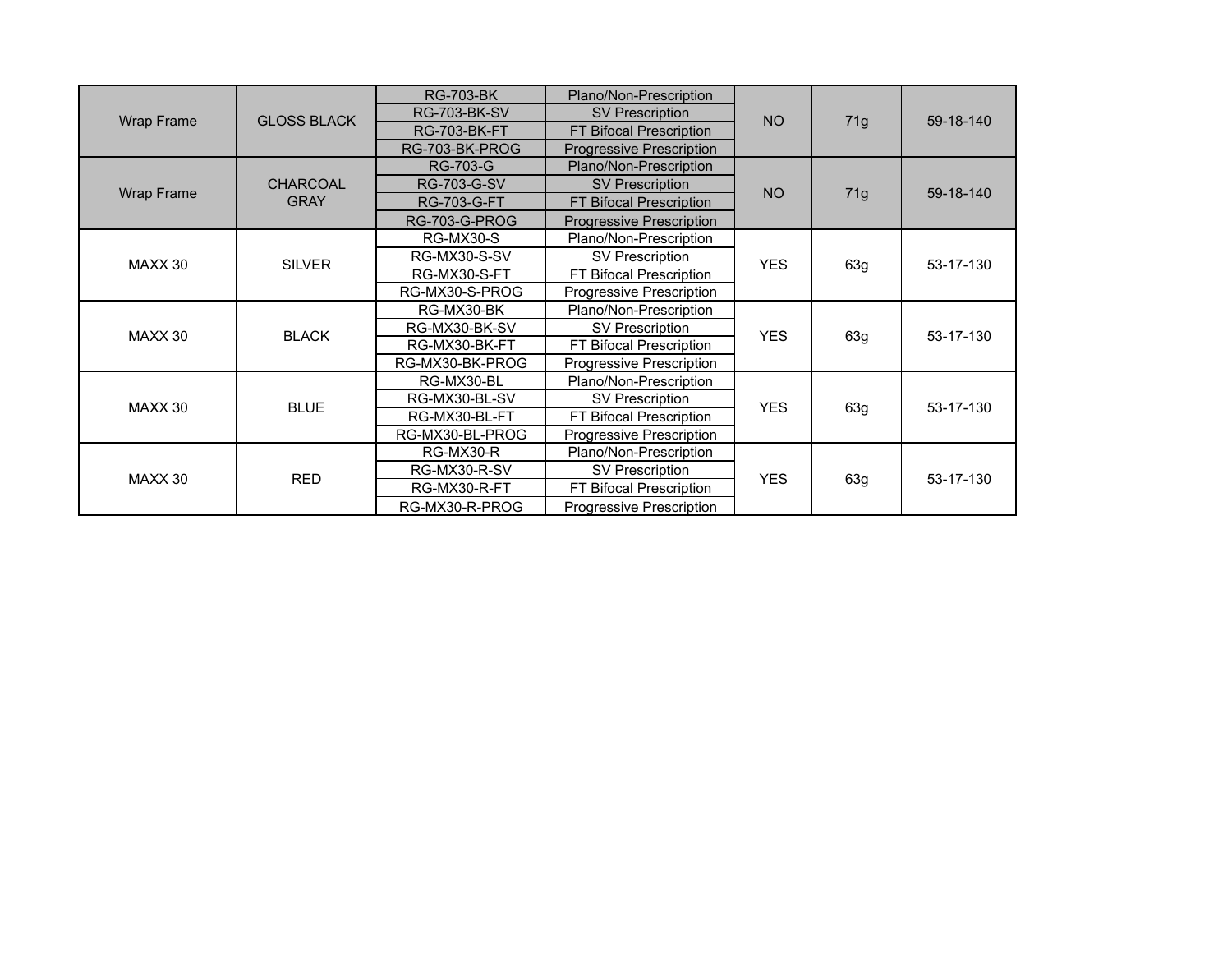| <b>BIKER WRAP</b>     | <b>SILVER</b>      | <b>RG-208-S</b>                               | Plano/Non-Prescription          |            | 75g       | 62-18-145 |
|-----------------------|--------------------|-----------------------------------------------|---------------------------------|------------|-----------|-----------|
|                       |                    | <b>RG-208-S-SV</b>                            | <b>SV Prescription</b>          | <b>YES</b> |           |           |
|                       |                    | <b>RG-208-S-FT</b>                            | FT Bifocal Prescription         |            |           |           |
|                       |                    | RG-208-S-PROG                                 | <b>Progressive Prescription</b> |            |           |           |
|                       |                    | <b>RG-208-BK</b>                              | Plano/Non-Prescription          |            |           |           |
|                       |                    | <b>RG-208-BK-SV</b>                           | <b>SV Prescription</b>          |            | 75g       | 62-18-145 |
| <b>BIKER WRAP</b>     | <b>BLACK</b>       | <b>RG-208-BK-FT</b>                           | FT Bifocal Prescription         | <b>YES</b> |           |           |
|                       |                    | RG-208-BK-PROG                                | <b>Progressive Prescription</b> |            |           |           |
|                       |                    | <b>RG-208-R</b>                               | Plano/Non-Prescription          |            |           | 62-18-145 |
| <b>BIKER WRAP</b>     | <b>RED</b>         | <b>RG-208-R-SV</b>                            | <b>SV Prescription</b>          | <b>YES</b> |           |           |
|                       |                    | <b>RG-208-R-FT</b>                            | FT Bifocal Prescription         |            | 75g       |           |
|                       |                    | RG-208-R-PROG                                 | <b>Progressive Prescription</b> |            |           |           |
|                       |                    | <b>RG-208-T</b>                               | Plano/Non-Prescription          |            |           |           |
| <b>BIKER WRAP</b>     | <b>TAUPE</b>       | <b>RG-208-T-SV</b>                            | <b>SV Prescription</b>          | <b>YES</b> |           | 62-18-145 |
|                       |                    | <b>RG-208-T-FT</b>                            | FT Bifocal Prescription         |            | 75g       |           |
|                       |                    | RG-208-T-PROG                                 | Progressive Prescription        |            |           |           |
|                       |                    | <b>RG-208-BY</b>                              | Plano/Non-Prescription          |            |           |           |
|                       | <b>BLUE/YELLOW</b> | <b>RG-208-BY-SV</b>                           | <b>SV Prescription</b>          | <b>YES</b> | 75g       | 62-18-145 |
| <b>BIKER WRAP</b>     |                    | <b>RG-208-BY-FT</b>                           | FT Bifocal Prescription         |            |           |           |
|                       |                    | RG-208-BY-PROG                                | <b>Progressive Prescription</b> |            |           |           |
|                       |                    | <b>RG-208-PG</b>                              | Plano/Non-Prescription          |            |           |           |
| <b>BIKER WRAP</b>     | PURPLE/GRAY        | <b>RG-208-PG-SV</b>                           | <b>SV Prescription</b>          | <b>YES</b> |           | 62-18-145 |
|                       |                    | <b>RG-208-PG-FT</b>                           | FT Bifocal Prescription         |            | 75g       |           |
|                       |                    | RG-208-PG-PROG                                | <b>Progressive Prescription</b> |            |           |           |
|                       | <b>BLACK</b>       | <b>RG-808-B</b>                               | Plano/Non-Prescription          |            |           | 60-18-135 |
| Wrap Frame            |                    | RG-808-B-SV                                   | <b>SV Prescription</b>          | <b>YES</b> |           |           |
|                       |                    | RG-808-B-FT                                   | FT Bifocal Prescription         |            | 75g       |           |
|                       |                    | RG-808-B-PROG                                 | Progressive Prescription        |            |           |           |
|                       |                    | <b>RG-808-S</b>                               | Plano/Non-Prescription          |            |           |           |
| Wrap Frame            | <b>SILVER</b>      | RG-808-S-SV                                   | <b>SV Prescription</b>          | <b>YES</b> | 75g       | 60-18-135 |
|                       |                    | <b>RG-808-S-FT</b>                            | FT Bifocal Prescription         |            |           |           |
|                       |                    | RG-808-S-PROG                                 | Progressive Prescription        |            |           |           |
| Wrap Frame            |                    | <b>RG-808-R</b>                               | Plano/Non-Prescription          |            |           |           |
|                       | <b>RED</b>         | RG-808-R-SV                                   | <b>SV Prescription</b>          | <b>YES</b> |           |           |
|                       |                    | FT Bifocal Prescription<br><b>RG-808-R-FT</b> |                                 | 75g        | 60-18-135 |           |
|                       |                    | RG-808-R-PROG                                 | Progressive Prescription        |            |           |           |
|                       |                    | <b>RG-99-R</b>                                | Plano/Non-Prescription          | <b>YES</b> |           |           |
|                       |                    | <b>RG-99-R-SV</b>                             | <b>SV Prescription</b>          |            | 73g       | 73g       |
| <b>ULTRALITE WRAP</b> | <b>RED</b>         | <b>RG-99-R-FT</b>                             | FT Bifocal Prescription         |            |           |           |
|                       |                    | RG-99-R-PROG                                  | <b>Progressive Prescription</b> |            |           |           |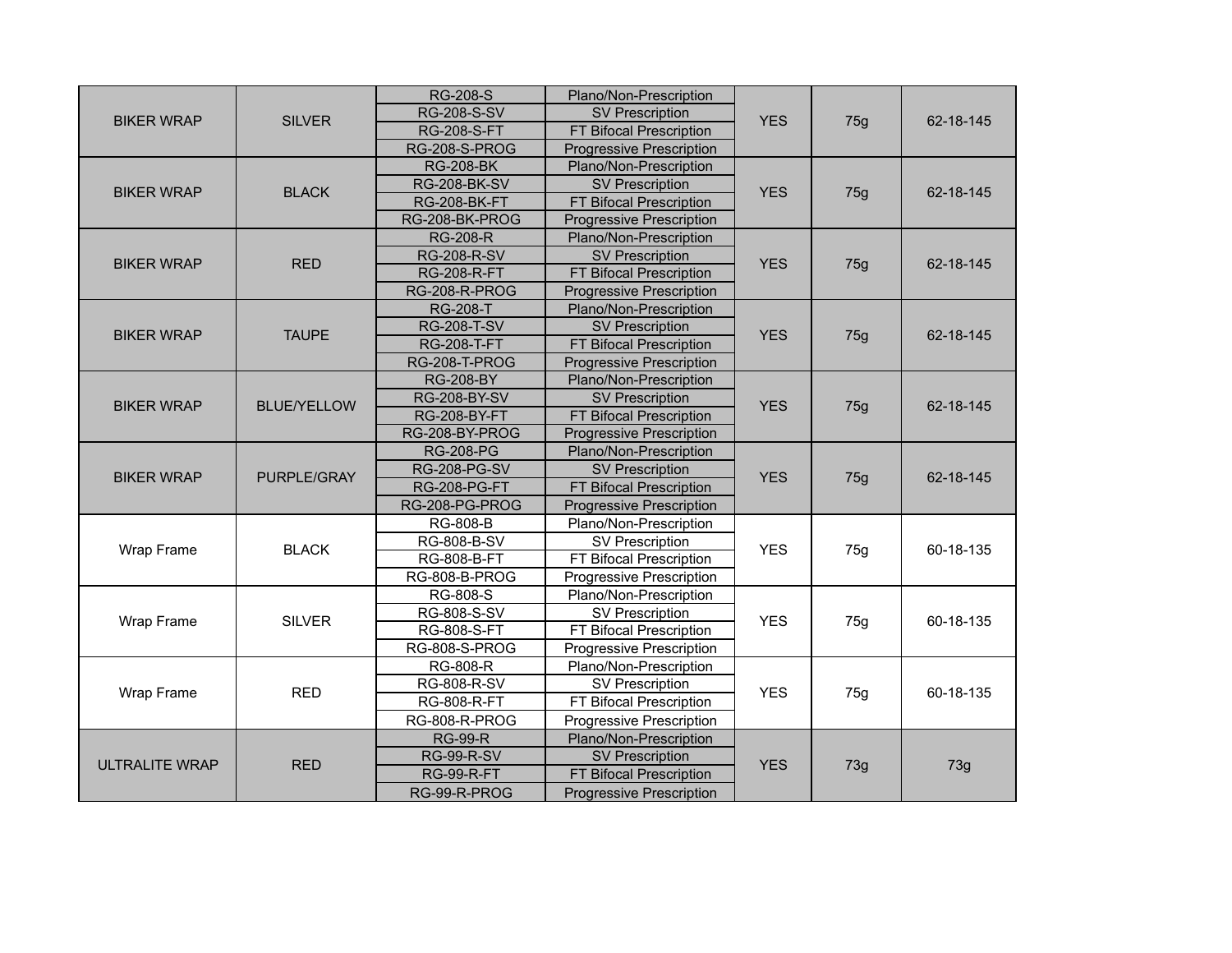| <b>Economy Eyewear</b>             |                                                     |                     |                                          |            |                 |               |  |  |
|------------------------------------|-----------------------------------------------------|---------------------|------------------------------------------|------------|-----------------|---------------|--|--|
|                                    |                                                     | <b>RG-52</b>        | Plano/Non-Prescription                   | <b>NO</b>  | 90 <sub>g</sub> | 57-19-140     |  |  |
| Plastic Economy                    | <b>TORTOISE</b>                                     | <b>RG-52-SV</b>     | <b>SV Prescription</b>                   |            |                 |               |  |  |
| Frame                              |                                                     | <b>RG-52-FT</b>     | <b>FT</b><br><b>Bifocal Prescription</b> |            |                 |               |  |  |
|                                    |                                                     | RG-52-PROG          | Progressive Prescription                 |            |                 |               |  |  |
|                                    |                                                     | <b>RG-250</b>       | Plano/Non-Prescription                   |            | 83g             | 62-19-130-150 |  |  |
| <b>Astro Flex</b>                  | <b>CLEAR FRONT/</b>                                 | <b>RG-250-SV</b>    | <b>SV Prescription</b>                   | <b>YES</b> |                 |               |  |  |
|                                    | <b>BLUE SIDE</b>                                    | <b>RG-250-FT</b>    | FT Bifocal Prescription                  |            |                 |               |  |  |
|                                    |                                                     | <b>RG-250-PROG</b>  | <b>Progressive Prescription</b>          |            |                 |               |  |  |
|                                    | <b>CLEAR FRONT:</b><br>BROWN/<br><b>ORANGE SIDE</b> | <b>RG-206-BN</b>    | Plano/Non-Prescription                   | <b>NO</b>  | 70g             | 57-16-125     |  |  |
| <b>Plastic Frame</b>               |                                                     | <b>RG-206-BN-SV</b> | SV Prescription                          |            |                 |               |  |  |
|                                    |                                                     | <b>RG-206-BN-FT</b> | FT Bifocal Prescription                  |            |                 |               |  |  |
|                                    |                                                     | RG-206-BN-PROG      | Progressive Prescription                 |            |                 |               |  |  |
|                                    | <b>CLEAR FRONT;</b><br><b>BLACK/</b>                | <b>RG-206-BK</b>    | Plano/Non-Prescription                   | <b>NO</b>  |                 | 57-16-125     |  |  |
| <b>Plastic Frame</b>               |                                                     | <b>RG-206-BK-SV</b> | <b>SV Prescription</b>                   |            |                 |               |  |  |
|                                    | YELLOW SIDE                                         | <b>RG-206-BK-FT</b> | <b>Bifocal Prescription</b><br>FT.       |            | 70g             |               |  |  |
|                                    |                                                     | RG-206-BK-PROG      | Progressive Prescription                 |            |                 |               |  |  |
|                                    |                                                     | <b>RG-66-B</b>      | Plano/Non-Prescription                   |            |                 | 62-19-ADJ     |  |  |
| Adjustable                         | <b>BLACK</b>                                        | <b>RG-66-B-SV</b>   | <b>SV Prescription</b>                   | <b>NO</b>  |                 |               |  |  |
| <b>Plastic Frame</b>               |                                                     | <b>RG-66-B-FT</b>   | FT Bifocal Prescription                  |            | 86g             |               |  |  |
|                                    |                                                     | RG-66-B-PROG        | <b>Progressive Prescription</b>          |            |                 |               |  |  |
| Adjustable<br><b>Plastic Frame</b> |                                                     | <b>RG-66-S</b>      | Plano/Non-Prescription                   |            |                 |               |  |  |
|                                    | <b>SILVER</b>                                       | <b>RG-66-S-SV</b>   | <b>SV Prescription</b>                   | <b>NO</b>  |                 | 62-19-ADJ     |  |  |
|                                    |                                                     | <b>RG-66-S-FT</b>   | <b>FT Bifocal Prescription</b>           |            | 86g             |               |  |  |
|                                    |                                                     | RG-66-S-PROG        | <b>Progressive Prescription</b>          |            |                 |               |  |  |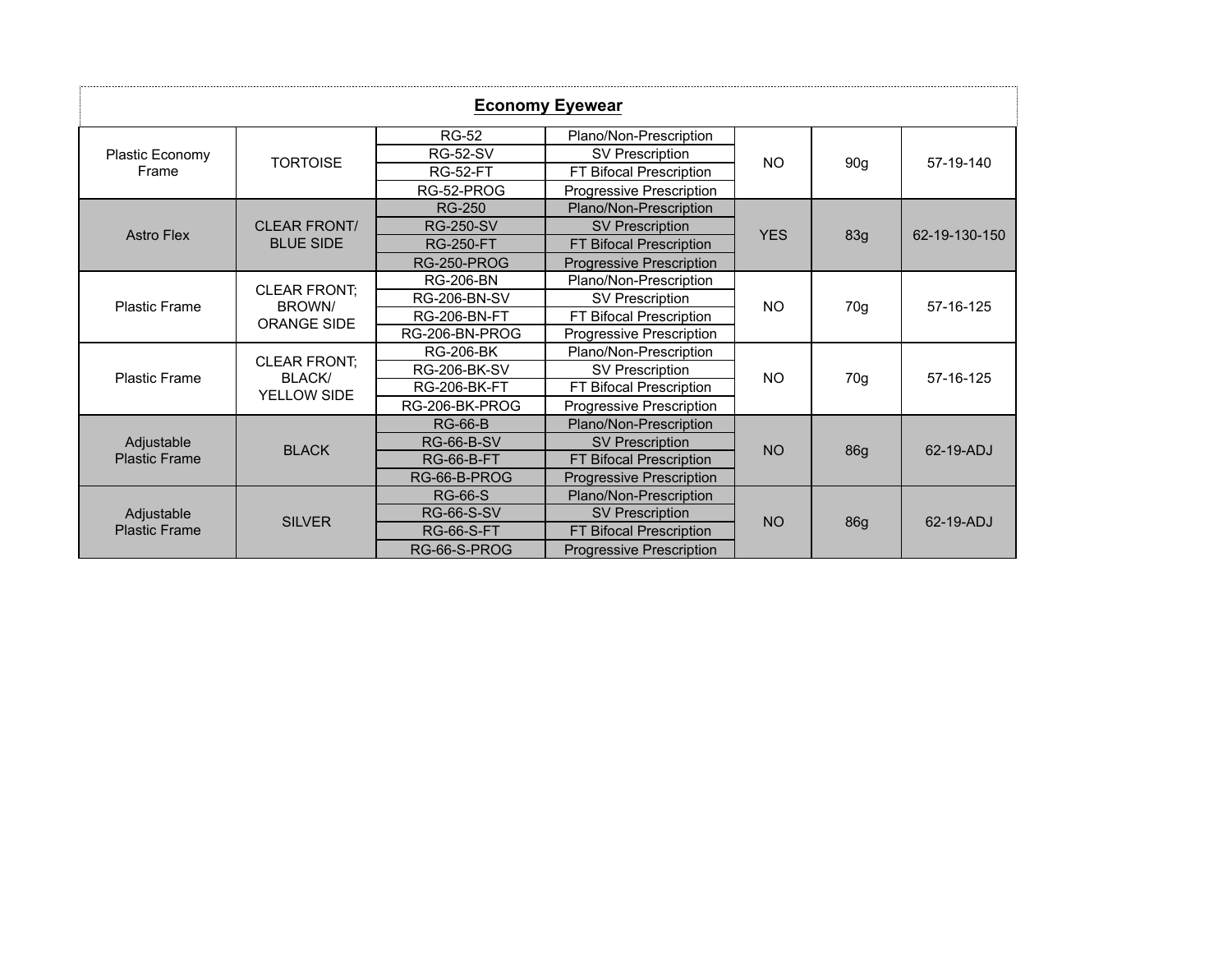|                         |              |                    | <b>Face Shields &amp; Goggles</b> |            |     |           |
|-------------------------|--------------|--------------------|-----------------------------------|------------|-----|-----------|
|                         |              | <b>RG-55</b>       | Plano/Non-Prescription            | <b>NO</b>  |     | 65-20-ADJ |
|                         |              |                    | <b>SV Prescription</b>            |            |     |           |
| Silicone Goggle         | <b>GRAY</b>  |                    | FT Bifocal Prescription           |            | 92g |           |
|                         |              |                    | <b>Progressive Prescription</b>   |            |     |           |
|                         |              | RG-RK2             | Plano/Non-Prescription            |            |     | 58-22-ADJ |
|                         |              | RG-RK2-SV          | <b>SV Prescription</b>            |            |     |           |
| <b>Radiation Goggle</b> | <b>BLACK</b> | RG-RK2-FT          | FT Bifocal Prescription           | <b>NO</b>  | 75g |           |
|                         |              | RG-RK2-PROG        | Progressive Prescription          |            |     |           |
| <b>Face Mask</b>        |              | <b>RG-FM-FULL</b>  | Face Mask                         | <b>NO</b>  |     |           |
| <b>Face Mask</b>        |              | <b>RG-FM-PAN</b>   | Face Mask                         | <b>NO</b>  |     |           |
|                         |              |                    | <b>Metal Frames</b>               |            |     |           |
| <b>Metal Frame</b>      | <b>GRAY</b>  | <b>RG-400</b>      | Plano/Non-Prescription            | <b>NO</b>  | 57g | 49-19-135 |
|                         |              | <b>RG-400-SV</b>   | <b>SV Prescription</b>            |            |     |           |
|                         |              | <b>RG-400-FT</b>   | FT Bifocal Prescription           |            |     |           |
|                         |              | <b>RG-400-PROG</b> | <b>Progressive Prescription</b>   |            |     |           |
|                         |              | <b>RG-553</b>      | Plano/Non-Prescription            |            | 59g |           |
| <b>Metal Frame</b>      | ANTIQUE GOLD | <b>RG-553-SV</b>   | <b>SV Prescription</b>            | <b>YES</b> |     | 52-18-145 |
|                         |              | <b>RG-553-FT</b>   | FT Bifocal Prescription           |            |     |           |
|                         |              | RG-553-PROG        | <b>Progressive Prescription</b>   |            |     |           |
|                         |              | <b>RG-700-P</b>    | Plano/Non-Prescription            |            |     |           |
| <b>Titanium Metal</b>   | <b>GRAY</b>  | <b>RG-700-P-SV</b> | <b>SV Prescription</b>            | <b>YES</b> | 58g | 51-20-140 |
|                         |              | <b>RG-700-P-FT</b> | FT Bifocal Prescription           |            |     |           |
|                         |              | RG-700-P-PROG      | <b>Progressive Prescription</b>   |            |     |           |
|                         |              | RG-554-G           | Plano/Non-Prescription            |            |     |           |
| <b>Metal Frame</b>      | <b>GOLD</b>  | RG-554-G-SV        | <b>SV Prescription</b>            | <b>YES</b> | 64g | 52-18-145 |
|                         |              | <b>RG-554-G-FT</b> | FT Bifocal Prescription           |            |     |           |
|                         |              | RG-554-G-PROG      | Progressive Prescription          |            |     |           |
|                         |              | <b>RG-850</b>      | Plano/Non-Prescription            |            |     |           |
| <b>Metal Frame</b>      | <b>GRAY</b>  | <b>RG-850-SV</b>   | <b>SV Prescription</b>            | <b>NO</b>  | 64g | 52-17-140 |
|                         |              | <b>RG-850-FT</b>   | FT Bifocal Prescription           |            |     |           |
|                         |              | RG-850-PROG        | <b>Progressive Prescription</b>   |            |     |           |